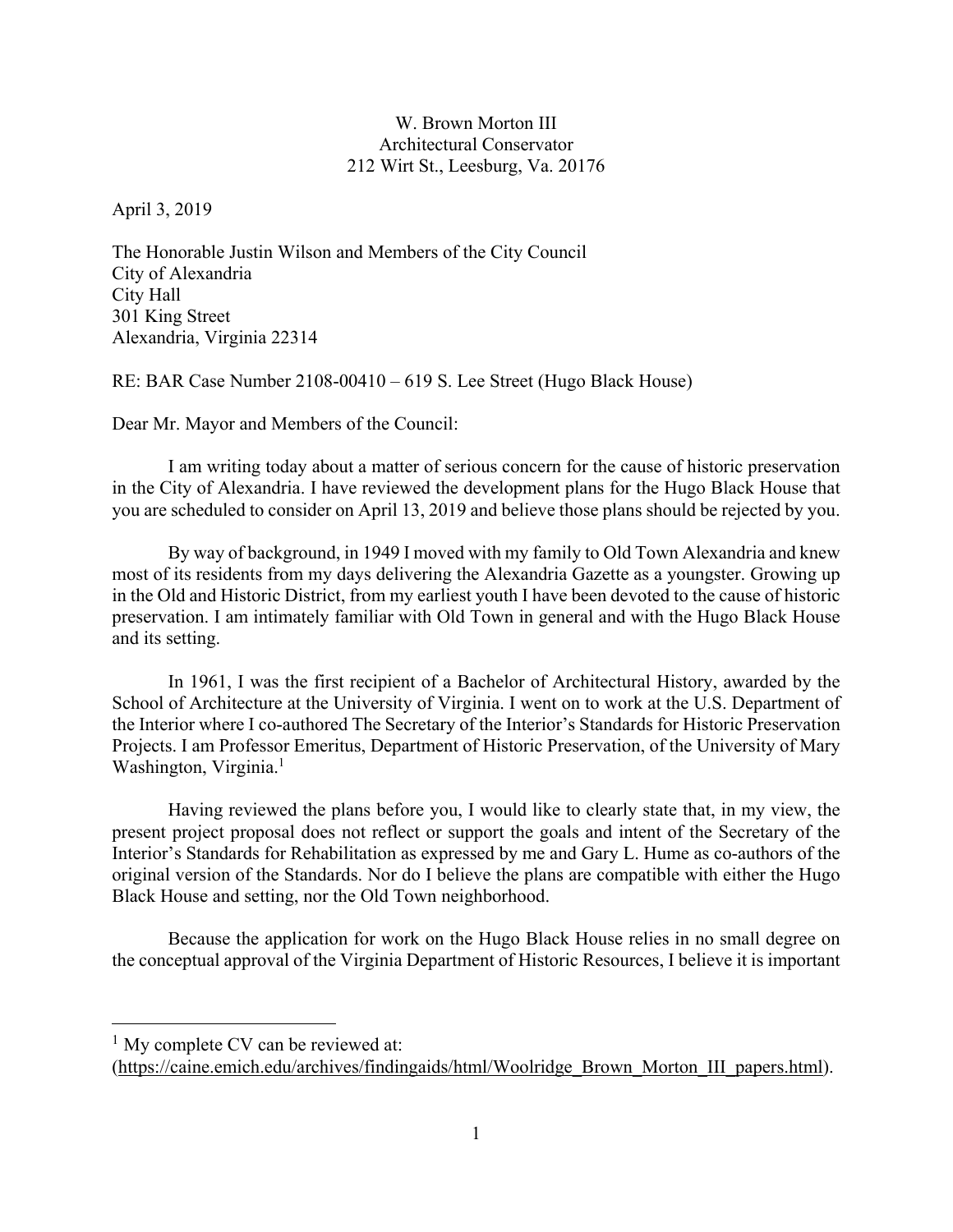for me to explain why I think that preliminary approval arose from a misapplication of the Secretary of the Interior's Standards which the VDHR is supposed to follow.

Any evaluation of a project like the one before you should start with an evaluation of the historic resource at hand.<sup>2</sup> In this case, the Hugo Black House is one of national importance, not just because it is part of the Old & Historic District, but because of its association with one of the great American jurists during a time that the history of the United States was transformed by the United States Supreme Court. When Justice Black died in 1971 the considered judgment of the country was that

> Perhaps no other man in the history of the Court so revered the Constitution as a source of the free and good life. Few articulated so lucidly, simply and forcefully a philosophy of the 18th- century document. Less than a handful had the impact on constitutional law and the quality of the nation as this self-described 'backward country fellow' from Clay County, Alabama.<sup>3</sup>

I my opinion, therefore, the period of greatest historical significance for 619 South Lee Street was the period when Justice Black owned the House and lived there.

As has been well noted by others,

The Vowell-Snowden-Black House, certainly one of the outstanding examples of the Federal 'row' type buildings in Alexandria, has fortunately been spared the fate of suffocation. By precept and example it stands flush with the street, but with its extensive grounds and breathing space preserved to this day.<sup>4</sup>

Shortly after Worth Bailey completed his study, the Virginia Historic Landmarks Commission certified the Hugo Black House and as an Historic Landmark property in December of 1969. Any assessment of the proper treatment of the property, therefore, has to start from a recognition of its Landmark status and the significant historical character of the property.

<u>.</u>

<sup>&</sup>lt;sup>2</sup> "To best achieve these preservation goals, a two-part evaluation needs to be applied by qualified historic preservation professionals for each project as follows: *first*, a particular properties materials and features which are important in defining its historic character should be identified. Examples may include a building's walls, cornice, window sash and frames and roof; rooms, hallways, stairs, and mantels; *or a site's walkways, fences, and gardens*. The Secretary of the Interior's Standards for Rehabilitation and Guidelines for Rehabilitating Historic Buildings." Washington, D.C.: U.S. Dept. of the Interior, National Park Service, Preservation Assistance Division: 1983., p. 6 (emphasis added).

 $3$  N.Y. Times (Sep. 26, 1917) at 79 col. 1.

<sup>4</sup> Worth Bailey, Photographs, Written Historical and Descriptive Data, Vowell-Snowden-Black House, 619 S. Lee Street, Alexandria, Virginia, HABS No. VA-709, p.1.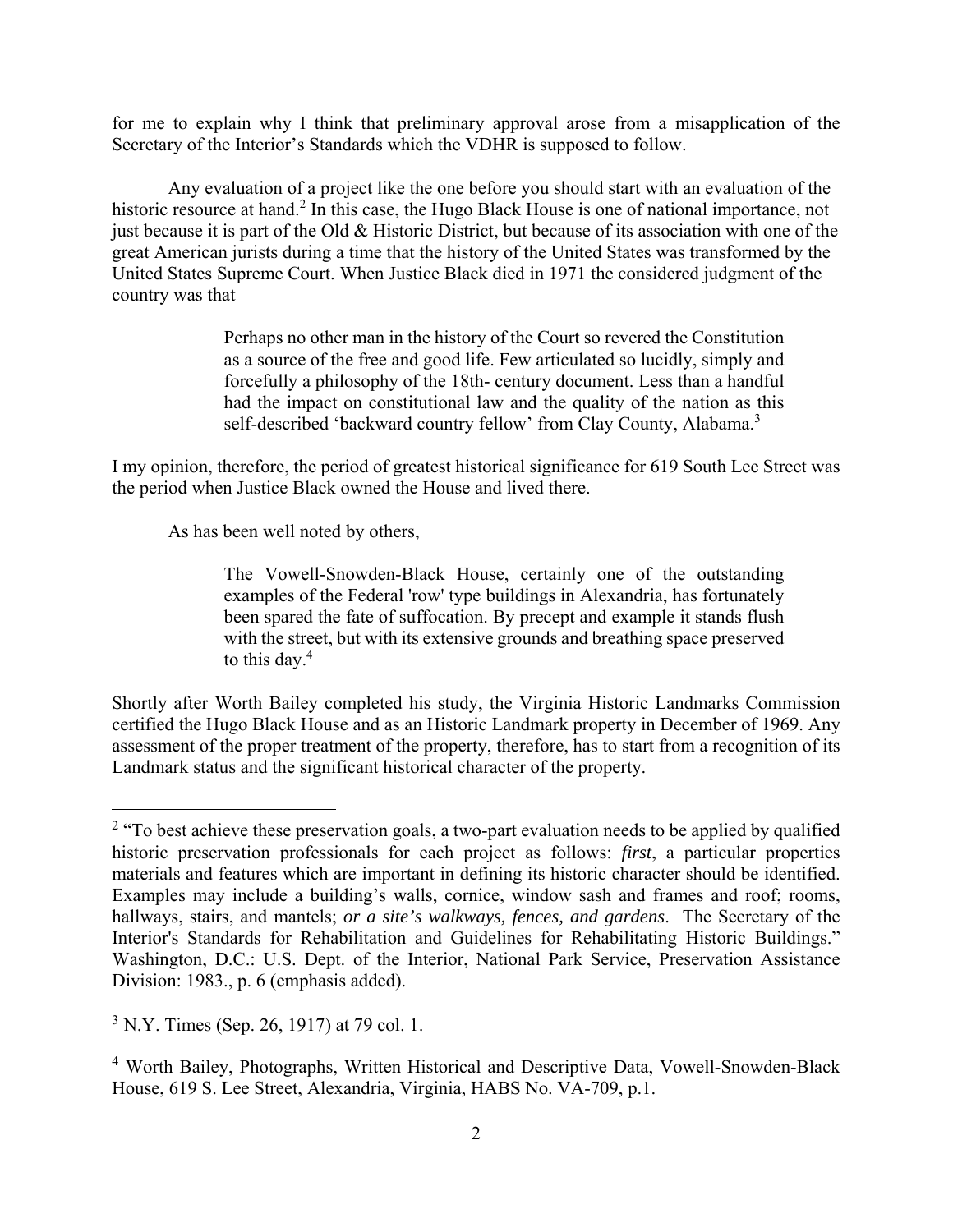In the case of the Hugo Black House, that means that one of the preservation priorities is the maintenance of the property as closely as possible to how it was during the life of Hugo Black, including the "extensive grounds and breathing space." That includes a side yard extending from the house to the corner of South Lee and Franklin Street, and a back yard spanning an entire city block in the heart of Old Town.

The importance of preserving this important feature of the Hugo Black House is set forth the in current version of the Secretary's Standards, which provide that "A property will be used as it was historically, or be given a new use that maximizes the retention of distinctive materials, features, spaces and spatial relationships."<sup>5</sup> Or as originally set forth in 1979, "Every reasonable effort shall be made to provide a compatible use for the property that requires minimal alteration of the building structure, or site and its environment, or to use a property for its originally intended purpose."<sup>6</sup> "The ethical idea here is that 'less is more' the smaller the degree of change the greater the level of retained integrity."<sup>7</sup>

The current Standards also require that "The historic character of a property will be retained and preserved. The replacement of intact or repairable historic materials or alteration of features, spaces and spatial relationships that characterize a property will be avoided."<sup>8</sup> In their original form this standard was stated as: "The distinguishing original qualities or character of a building, structure, or site and its environment shall not be destroyed. The removal or alteration of any historic material or distinctive architectural features should be avoided when possible."<sup>9</sup> And most pointedly, the current Standard 9 for both Preservation and Rehabilitation projects states:

> New additions, exterior alterations or related new construction will not destroy historic materials, features and spatial relationships that characterize the property. The new work will be differentiated from the old and will be compatible with the historic materials, features, size, scale and

<sup>&</sup>lt;sup>5</sup> Code of Federal Regulations, Tit. 36, Section  $68.3(a)(1)$ ,  $(b)(2)(2018)$ .

<sup>6</sup> W. Brown Morton III & Gary L. Hume, *The Secretary of the Interior's Standards for Historic Preservation with Guidelines for Applying the Standards* (Washington, D.C. 1979), p.3.

<sup>7</sup> W. Brown Morton III, *The Secretary of the Interior's Standards for Historic Preservations Projects: Ethics in Action,* Lecture Presented at the Annual Meeting of the National Council for Preservation Education, Indianapolis, Indiana, October 23, 1993, National Park Service, Washington, D.C. 1993.

<sup>&</sup>lt;sup>8</sup> Code of Federal Regulations, Tit. 36, Section  $68.3(a)(2)$ ,  $(b)(2)(2018)$ (emphasis added).

<sup>9</sup> Morton & Hume, *op. cit.* (emphasis added).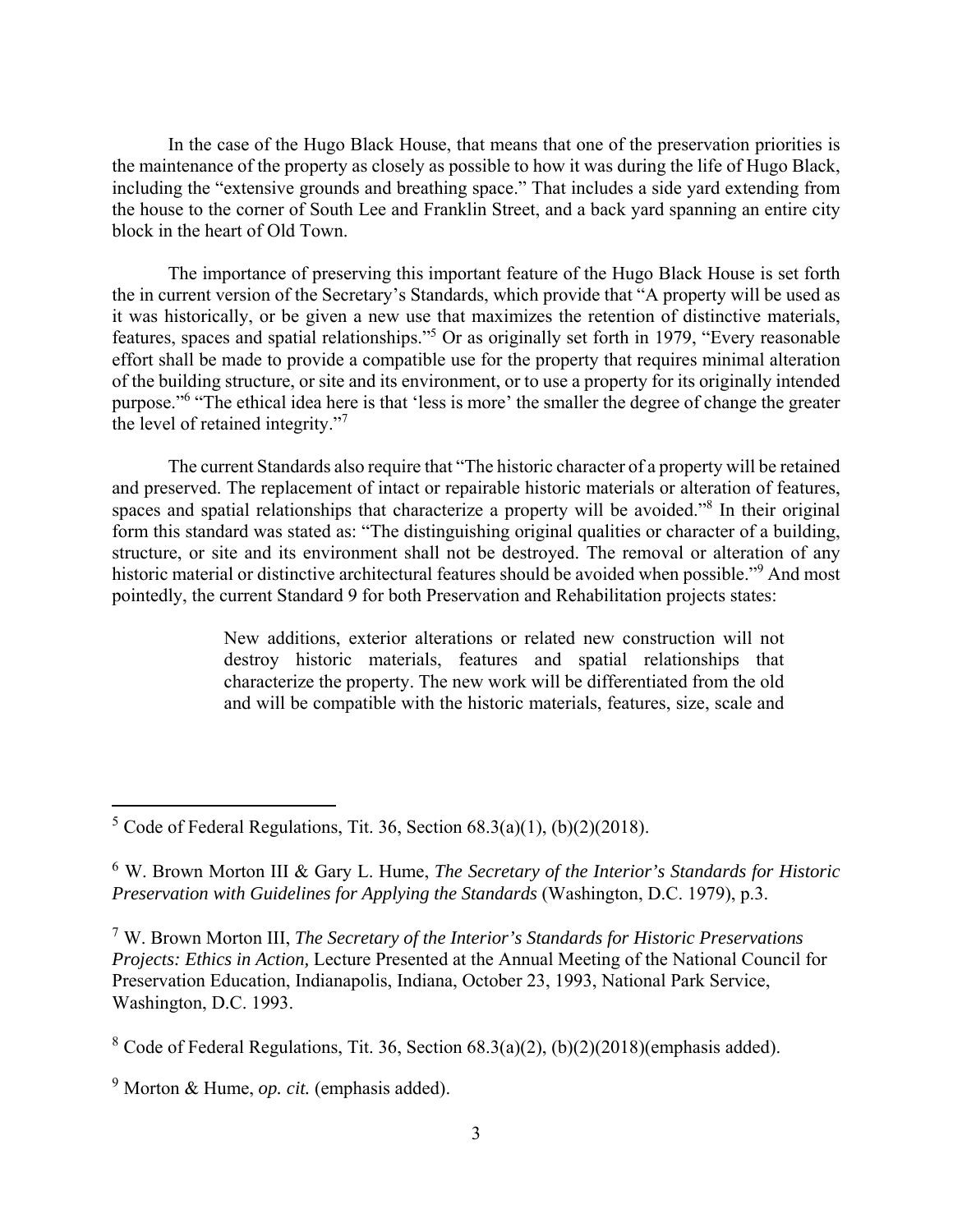proportion, and massing to protect the integrity of the property and its  $environment<sup>10</sup>$ 

 In my opinion, the VDHR failed to properly apply these Standards when providing its conceptual review of the proposed project on the Hugo Black House. The proposed plan unnecessarily destroys one of the distinctive and historically significant features of the property: the extensive open space side yard extending to the corner of South Lee and Franklin Streets. By choosing to locate the additional structures along the length of South Lee Street the project electively places those additions where they most conspicuously occupy the "breathing space" that the Historic American Building Survey as identified as one of the properties most significant features.

 Since 1983, the interpretive guidelines issued by the Department of the Interior has recommended:

> Constructing a new addition so that there is the least possible loss of historic materials and so that the character-defining features are not obscured, damaged, or destroyed.

> Locating the attached exterior addition at the rear or on an inconspicuous side of a historic building; and limiting its size and scale in relationship to the historic building. $11$

By stretching two of its three proposed additions along the South Lee Street portion of the property, the plans proposed for the Hugo Black House appear to do the exact opposite of these recommendations.12

I feel certain that with the architectural talent at the applicant's disposal that they can develop plans to meet any legitimate need of the owners while at the same time minimizing the destruction of the historic resource consistent with recognized preservation principles.

<sup>&</sup>lt;sup>10</sup> Code of Federal Regulations, Tit. 36, Section  $68.3(a)(9)$ ,  $(b)(9)(2018)$ (emphasis added). This has evolved from the original articulation of the standard which said, "Contemporary design for alteration and additions to existing properties shall not be discouraged *when such alterations and additions do not destroy significant historic architectural or cultural material and such design is compatible with the size, scale, color, material, and character of the property, neighborhood, or environment."* Morton & Hume*, op. cit.* (emphasis added).

 $11$  The Secretary of the Interior's Standards for rehabilitation and guidelines for rehabilitating historic buildings. Washington, D.C.: U.S. Dept. of the Interior, National Park Service, Preservation Assistance Division : 1983., p. 58.

<sup>&</sup>lt;sup>12</sup> "Not Recommended. ... Attaching a new addition so that the character defining features of the historic building are obscured, damaged or destroyed." *Ibid.*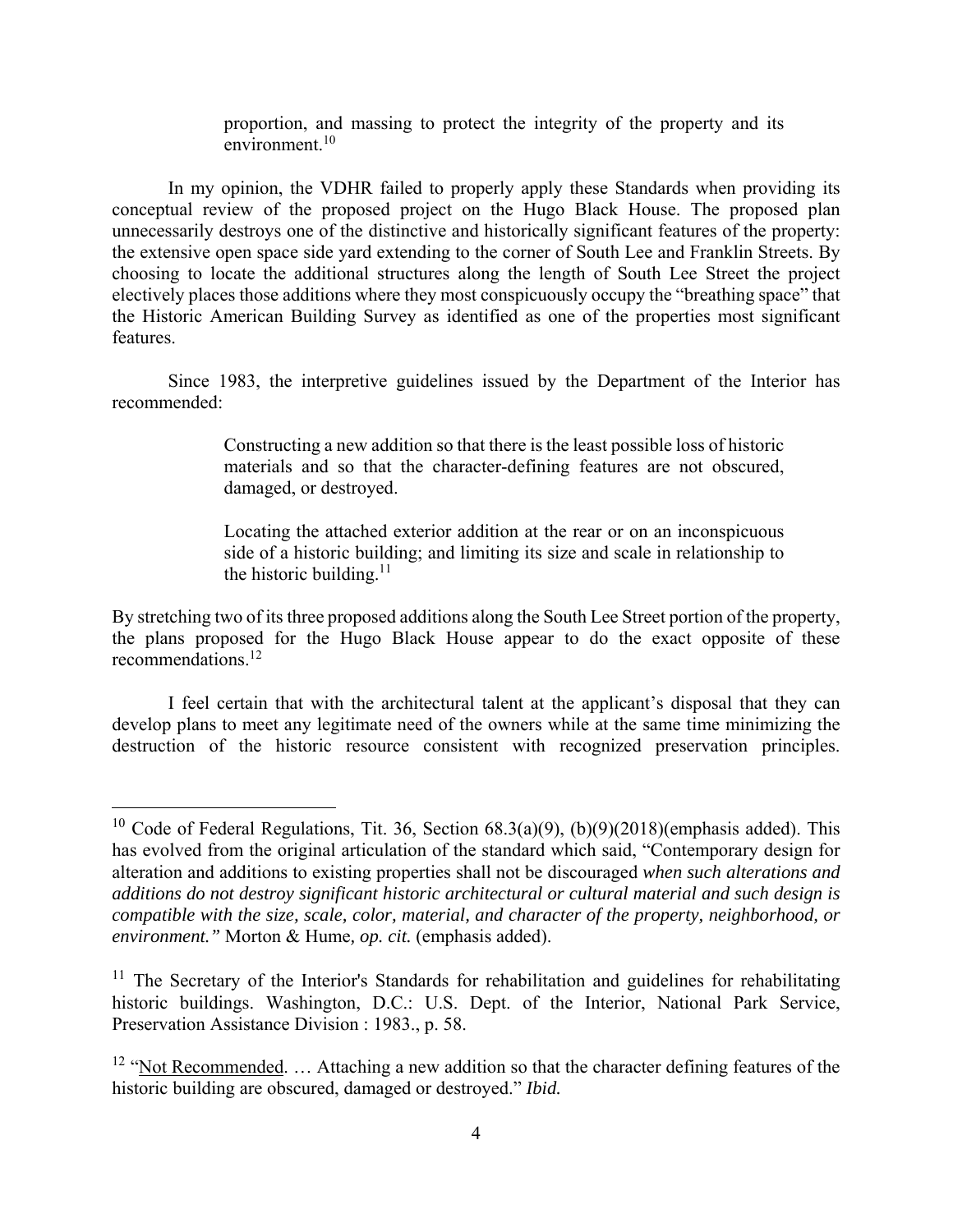Unfortunately, the approach adopted in the current plans do not adequately undertake this important work of preserving this landmark property.

 In addition to the overall size, scale, style and placement of the proposed additions, the plans ask you to approve the demolition of a noted architectural feature of the Hugo Black House. I refer to the "curve" where the ell joins the main block of the house. That feature was given particular note in the HABS Report. "The hyphen where it was joined to the main house was rounded so as not to interfere with the windows upstairs and down."<sup>13</sup> Rounded corners are an interesting treatment used in some important and historic Alexandria houses.

 For example, 213 South Pitt Street, where I grew up, had a curved corner on its rear wing. The preservation of such adaptive uses is precisely the type of architectural detail that the Secretary's Standards have always argued should be preserved. Originally the Standards said, "Changes which may have taken place in the course of time are evidence of the history and development of a building, structure or site and its environment. These changes may have acquired significance in their own right, and this significance shall be recognized and respected."14 Now the standards are even more explicit. "Changes to a property that have acquired historic significance in their own right will be retained and preserved."15 A guiding concept of cultural resource management throughout the Western world is that the retention of original or early material is essential to the integrity and significance of the resource.<sup>16</sup>

 I certainly do not suggest that the Standards Gary Hume and I developed for the Secretary of the Interior 40 years ago are the last word on Historic Preservation. The Standards have been revised several times since 1979 and in some respects these later revisions do not accurately express Gary Hume's or my original meaning or intent. These later revisions have hardened the Standards, in my view, into inflexible "commandements" rather than "recommendations" for thoughtful consideration of right action in the undertaking of any given project. Neither Gary nor I saw ourselves as a modern-day Moses.

 In this case I fear that the applicant, in order to satisfy the dictates of the Virginia Department of Historic Resources, has been led to ignore the substance of the Standards in favor of a misguided and rote attempt to apply them. Thus, in the interest of "differentiation," the plan destroys one of the most noted features of the historic property: placing additions where open space is supposed to be preserved. In the interest of not discouraging contemporary design, the plan ignores the precept that the "design is compatible with the size, scale, color, material, and character of the property, neighborhood, or environment."17 Since these plans were apparently developed

<sup>13</sup> W. Bailey, *op cit*., p. 6.

*<sup>14</sup>* Morton & Hume, *op. cit.* (emphasis added).

<sup>&</sup>lt;sup>15</sup> Code of Federal Regulations Tit. 36, Section  $68.3(a)(4)$ ,  $(b)(4)(2018)$ .

<sup>16</sup> Morton, *Ethics in Action*, *op. cit.* p. 20.

*<sup>17</sup>* Morton & Hume, op. cit. (emphasis added).